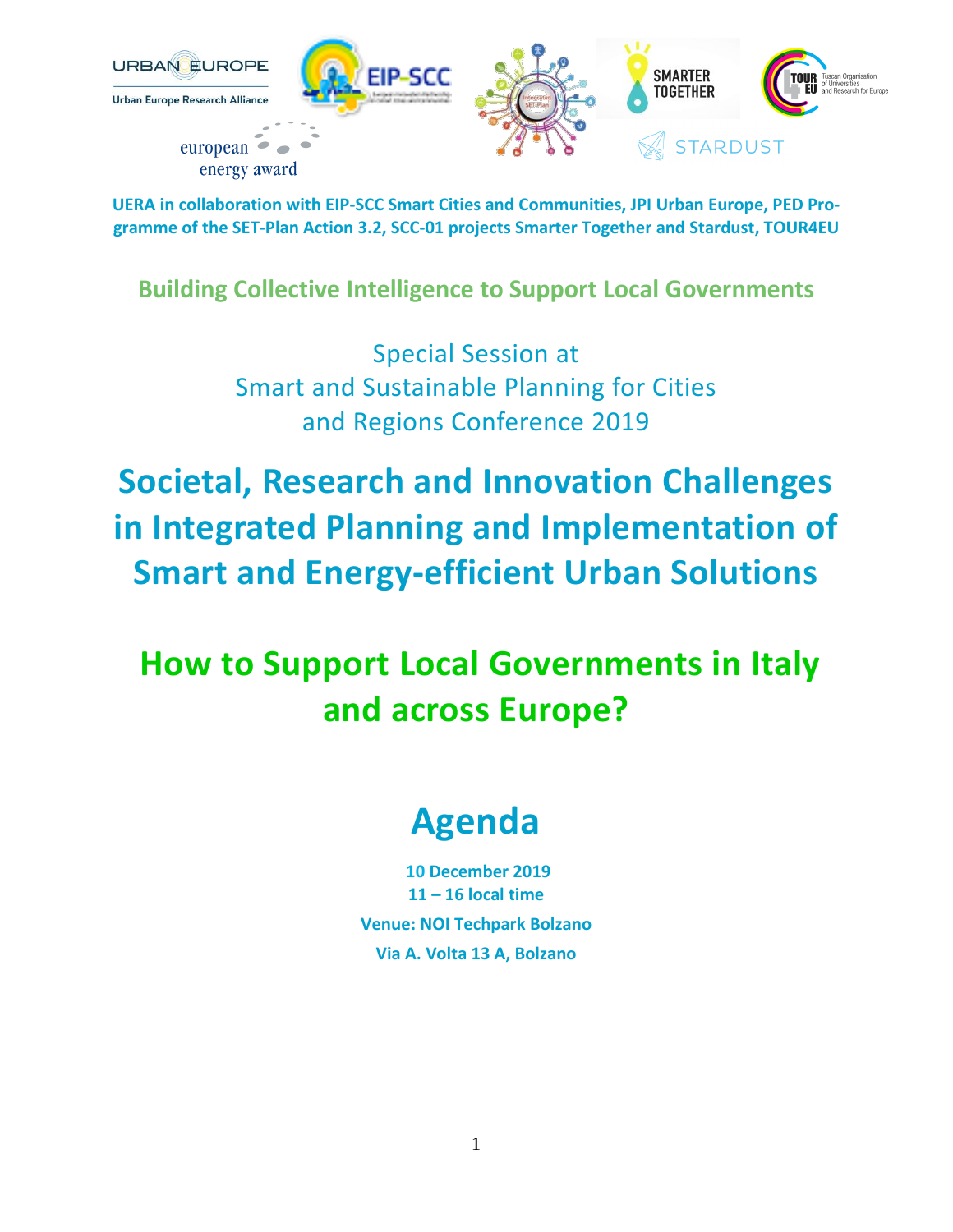

### **Building Collective Intelligence to Support Local Governments**

This event is jointly organized by Urban Europe Research Alliance,JPI Urban Europe, the SET-Plan Action 3.2 on Positive Energy Districts, the Action Cluster Integrated Planning, Policies and Regulation of the European Innovation Partnership on Smart Cities and Communities, SCC-01 project Smarter Together and STARDUST, European energy award, and Tuscan Organisation of Universities and Research for Europe.

Its aim is to bring together a wide range of key stakeholders around integrated planning and implementation of smart and energy-efficient solutions in cities, to discuss not only how the efforts to make cities more sustainable can be stepped up and bring about wider replication in the next years, but also which agenda for research and innovation should be defined in order to build more collective intelligence and transformative capacity supporting local governments, not only under Horizon Europe but also under national Research and Innovation agendas and under JPI urban Europe's Strategic Research and Innovation Agenda 2.0.

What can we learn from the experiences of lighthouse projects and similar projects? Which challenges do cities face, and which needs do fellow cities have? What withholds local urban ecosystems from replication? How can we build and deploy collective evidence, and which preconditions need to be fulfilled for that? What can research partners learn from experiences in smart city projects? And last but not least, which messages should be delivered to the newly established mission boards regarding needed research and innovation on smart, decarbonised cities and climate change?

This event aims to collect key messages, not only for new policy agendas, but also for a highly ambitious research and innovation agenda centering around integrated approaches for planning and implementation, which will be transferred to national policy makers and the Mission Board on Smart and Climate-neutral Cities and other relevant Mission Boards.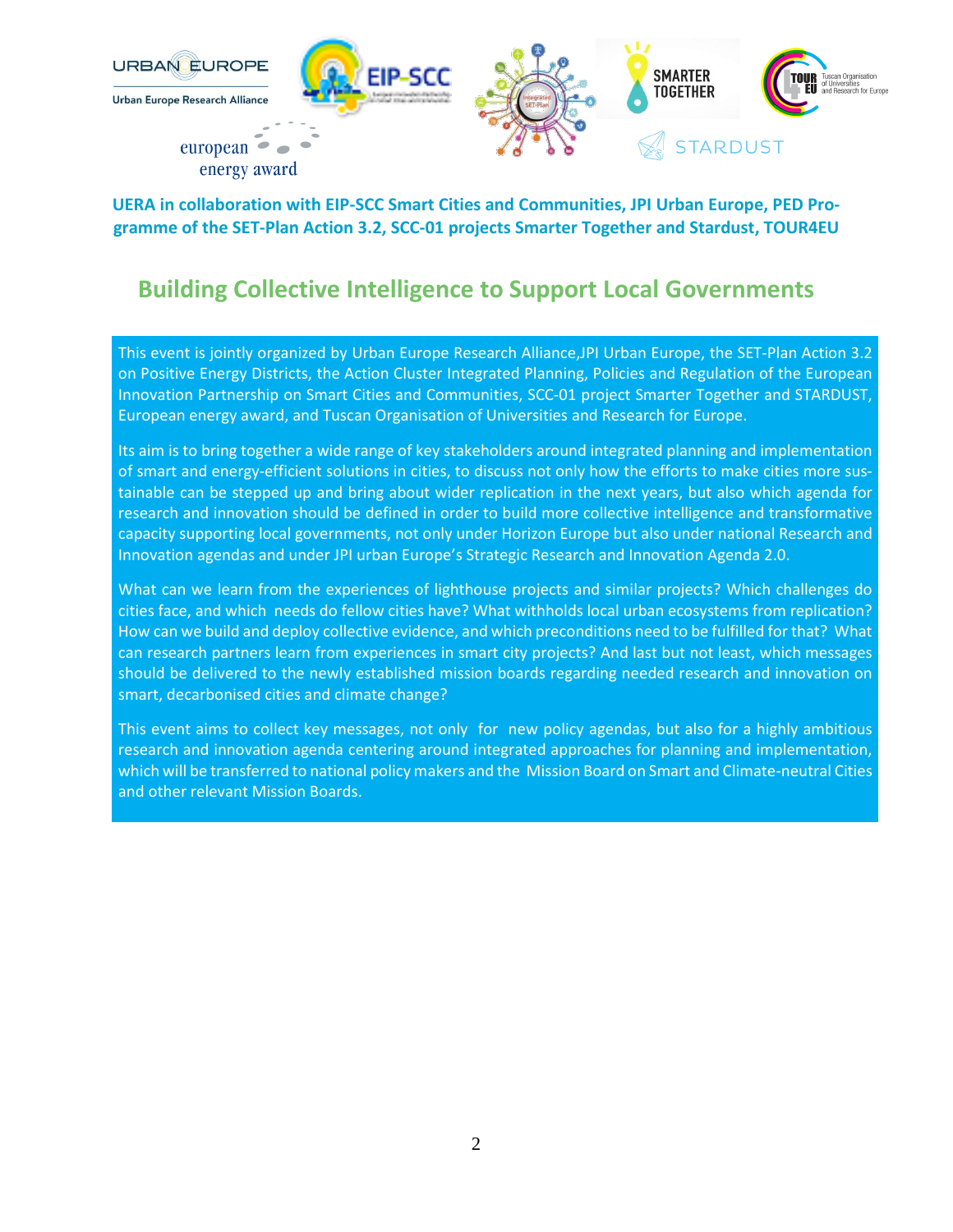

### **Building Collective Intelligence to Support Local Governments**

| $11:00 - 11:30$ | Opening session: "Setting the scene for Horizon Europe: European re-<br>search and innovation policies for smart and energy efficient cities – now<br>and in the future"                                              |
|-----------------|-----------------------------------------------------------------------------------------------------------------------------------------------------------------------------------------------------------------------|
|                 | Georg Houben, Policy Officer, DG Energy Dir. C2, "Expression of interest for<br>ш<br>cities of excellence"                                                                                                            |
|                 | <b>Committee of the Regions, "Cities' practitioners needs for innovation", Puglia</b><br>ш<br>Region rapporteur (tbc)                                                                                                 |
|                 | <b>Emmanuel Forest, Member of the Mission Board for Climate-neutral and Smart</b><br>ш<br>Cities, Executive Vice-President European and Institutional Affairs, Bouygues<br>Group "Update on the Mission Boards" (tbc) |
|                 |                                                                                                                                                                                                                       |
| $11:30 - 12.30$ | Plenary Session: "Innovative approaches to integrated planning and im-<br>plementation of smart city solutions - real life examples from SCC01 light-<br>house and JPI Urban Europe projects                          |
|                 | Etienne Vignali, Lyon Confluence, Project Manager Smarter Together, "Co-cre-<br>ш<br>ated smart city solutions in Vienna, Munich and Lyon: lessons learned and po-<br>tential replication"                            |
|                 | Adriano Bisello and Daniele Vettorato, EURAC, Project managers STAR-<br>ш<br>DUST, "Innovative approach to integrated planning and implementation in light-<br>house projects Trento and Bolzano"                     |
|                 | Piero Pelizzari, City of Milano, project manager (tbc)<br>ш                                                                                                                                                           |
|                 | Alessandra Barbieri, City of Firenze,<br>ш                                                                                                                                                                            |
|                 | <b>Smart City Project from JPI Urban Europe</b><br>ш                                                                                                                                                                  |

**12:30 - 13.30 Lunch break and networking opportunities**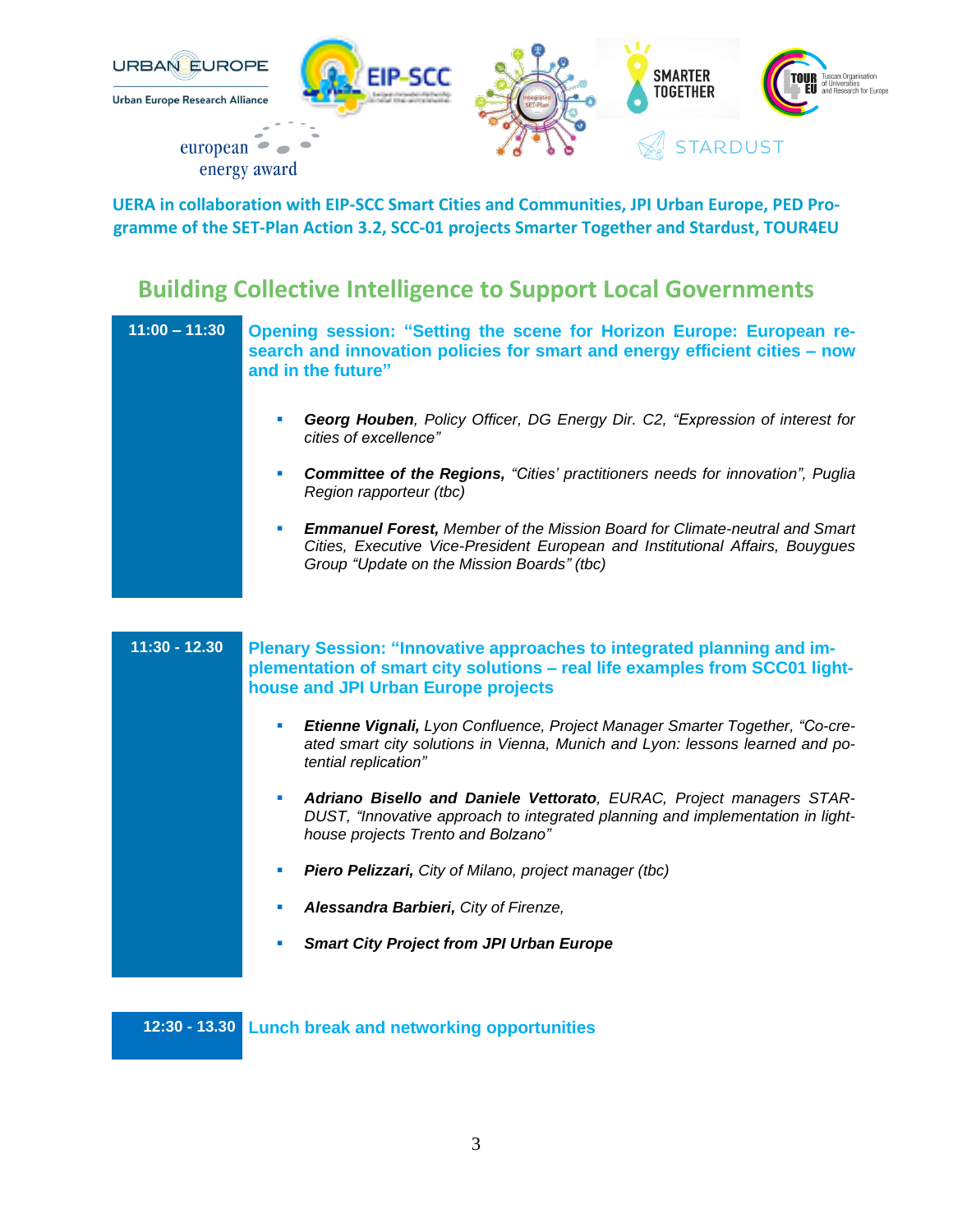

#### **Building Collective Intelligence to Support Local Governments**

| $13:30 - 14.00$ | Panel discussion: "How can the uptake of smart sustainable city solutions<br>be accelerated in the future?"                                                                                                                                                                                                    |
|-----------------|----------------------------------------------------------------------------------------------------------------------------------------------------------------------------------------------------------------------------------------------------------------------------------------------------------------|
|                 | Panel discussion with several Horizon2020 SCC-01 fellow cities (Parma, Venice and<br>Lecce invited) and JPI Urban Europe cities on challenges, needs, and how to accelerate<br>the market uptake of smart city solutions through practice, research and innovation, in<br>dialogue with Italian fellow cities. |
|                 | Moderated by Simona Costa, European Innovation Partnership on Smart Cities and<br>Communities, leader Action Cluster Integrated Planning, Policies and Regulations. And<br><i>TOUR4EU</i>                                                                                                                      |

| $14:00 - .14:45$ | Plenary session: "Stepping up the efforts to create smart and sustainable<br>cities in the near future by practice, research and innovation"                                                                          |
|------------------|-----------------------------------------------------------------------------------------------------------------------------------------------------------------------------------------------------------------------|
|                  | Judith Borsboom-van Beurden, Urban Europe Research Alliance(NTNU, "Be-<br>ш<br>yond the Smart City Guidance Package: how can better integrated planning and<br>implementation contribute to stepping up the efforts?" |
|                  | Christoph Gollner/Susanne Meyer/Margit Noll, Collective transformative ca-<br>ш<br>pacity building in the SET-Plan Action 3.2 and the JPI Urban Europe                                                                |
|                  | Bernard Gindroz, eea, CEN/CENELEC/ETSI and ISO, "Experiences gained<br>ш<br>from 20 years European Energy Award: standardised processes and learning<br>communities" (tbc)                                            |
|                  |                                                                                                                                                                                                                       |
| $15:15 - 16:15$  | <b>World Cafe</b>                                                                                                                                                                                                     |

Interactive sessions which highlight the main research topics in integrated planning and implementation, including financial possibilities

▪ *Session 1: Research and Innovation Collaboration for Smart Sustainable Cities: recommendations for Horizon Europe*

*Moderated by Judith Borsboom-van Beurden, Carmelina Cosmi and TOUR4EU*

Researchers from Smarter Together SCC-01 project, Tuscan Organisation of Universities and Research for Europe, PrioritEE project